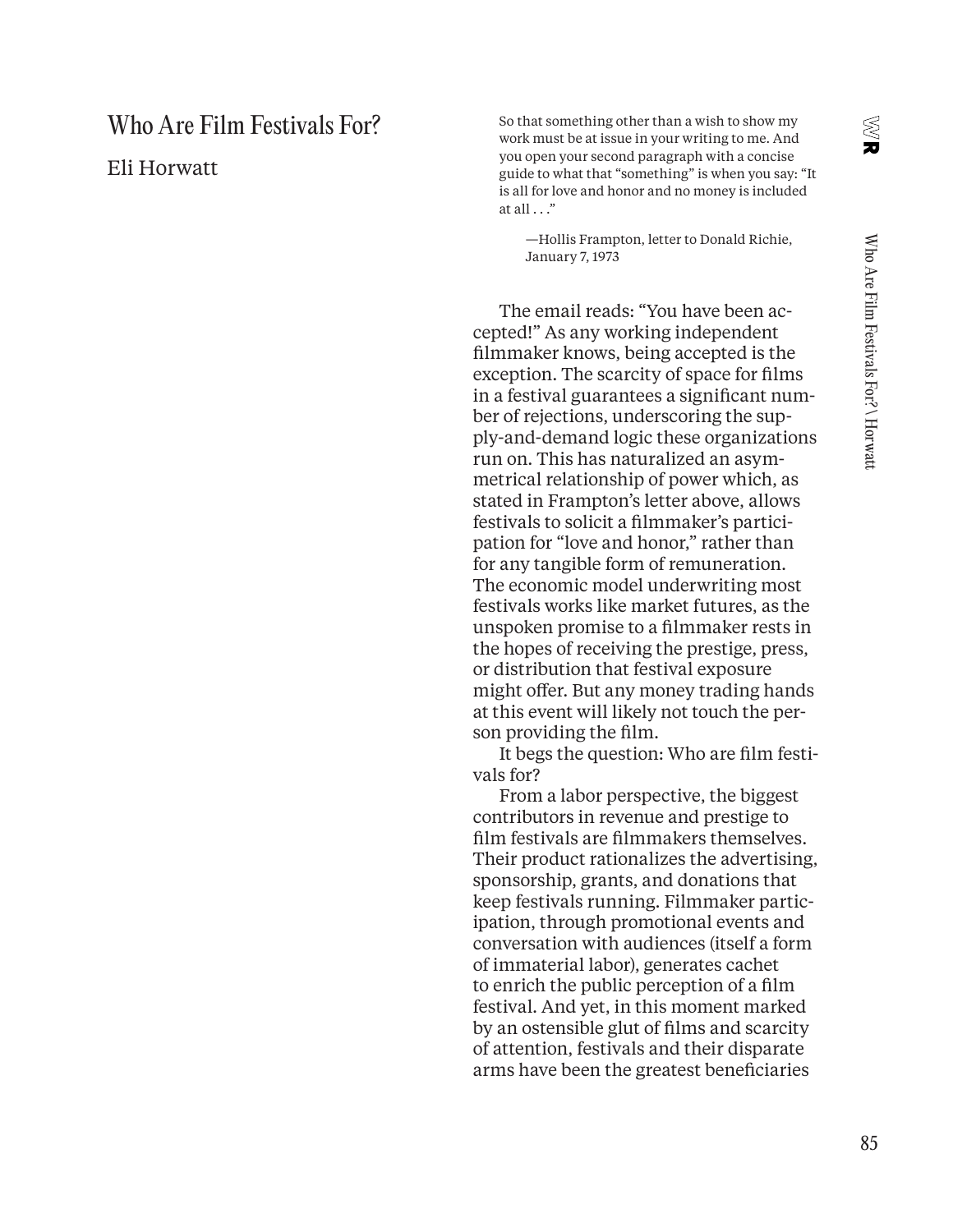$\mathbf{z}$ 

of the surplus produced by these eventbased screenings.1 Revenues, alongside prestige, have ballooned in the past twenty years at key documentary film festivals and sidebars, but there have been few attempts at sharing power with filmmakers in the form of remuneration.<sup>2</sup>

This essay investigates what might be done about this imbalance. In the conversations that color this text, implementable proposals and strategies emerge that consider the financial realities many filmmakers face after the parties and screenings end. By avoiding fatalistic conclusions that either accept defeat or demand non-participation, the filmmakers and programmers I spoke with offer ways to redress exploitative economic practices that underwrite film exhibition, even as these same individuals remain active in the field. Along the way, the interviewees also provide a lens through which to better see how festivals operate.

Few major film festivals across North America and Europe offer direct compensation to filmmakers. Instead, exchange value for filmmakers appears through various unquantifiable forms of promotional value and industry access. Festivals trade on filmmakers' hopes of a distribution deal, publicity, and, occasionally, competition-award earnings. But a substantial number of the films that screen do not receive distribution and aren't placed in competitions. From a filmmaker's perspective, it might follow that if resources are unavoidably scarce on the front end, then filmmakers' compensation should appear in significant post-festival futures.

Or maybe not. After all, what's wrong with approaching festivals as ends in and of themselves, spaces in which filmmakers trade not for money but for the pleasure of sharing work with others? Nothing—except that if this is to be the case, festivals should answer first to filmmakers, instead of being indebted to boards, donors, and advertisers. This leads to another question: Whose investments are recuperated?

For filmmakers who have participated in and rely upon the festival system, nothing I have said so far will come as a surprise. But what comes next is still an open question. What happens when we realize those post-festival futures, in many cases, aren't to come? Could one imagine a scenario in which festivals reorient to address the economic realities of the filmmakers they celebrate? It's a question that I posed to filmmakers and programmers who aren't willing to accept diminishing returns. I proceed by reiterating the questions posed by documentary director and programmer Samara Grace Chadwick, who asks,

 Who's it benefiting—what does the film festival do and what and who is it accountable to? In the public sphere and on [festival] websites, there is much said about filmmaker-friendliness, but ultimately festivals are accountable not to their filmmakers but rather to their boards, donors, advertisers and more and more to major players like Netflix.3

As most mission statements, press releases, and grant applications from documentary film festivals will tell you, a festival's foremost goal is to support filmmakers.4 But few festivals define support as fair remuneration. If festivals can't afford to pay filmmakers, it may be argued that those festivals don't have the adequate funding to continue. The problem doesn't stop with screening fees, but it's one place to start.

Responding to poor-to-nonexistent remuneration policies by cultural organizations across the US, the activist organization Working Artists and the Greater Economy (W.A.G.E.) formed in 2008. Their goal was to address exploitative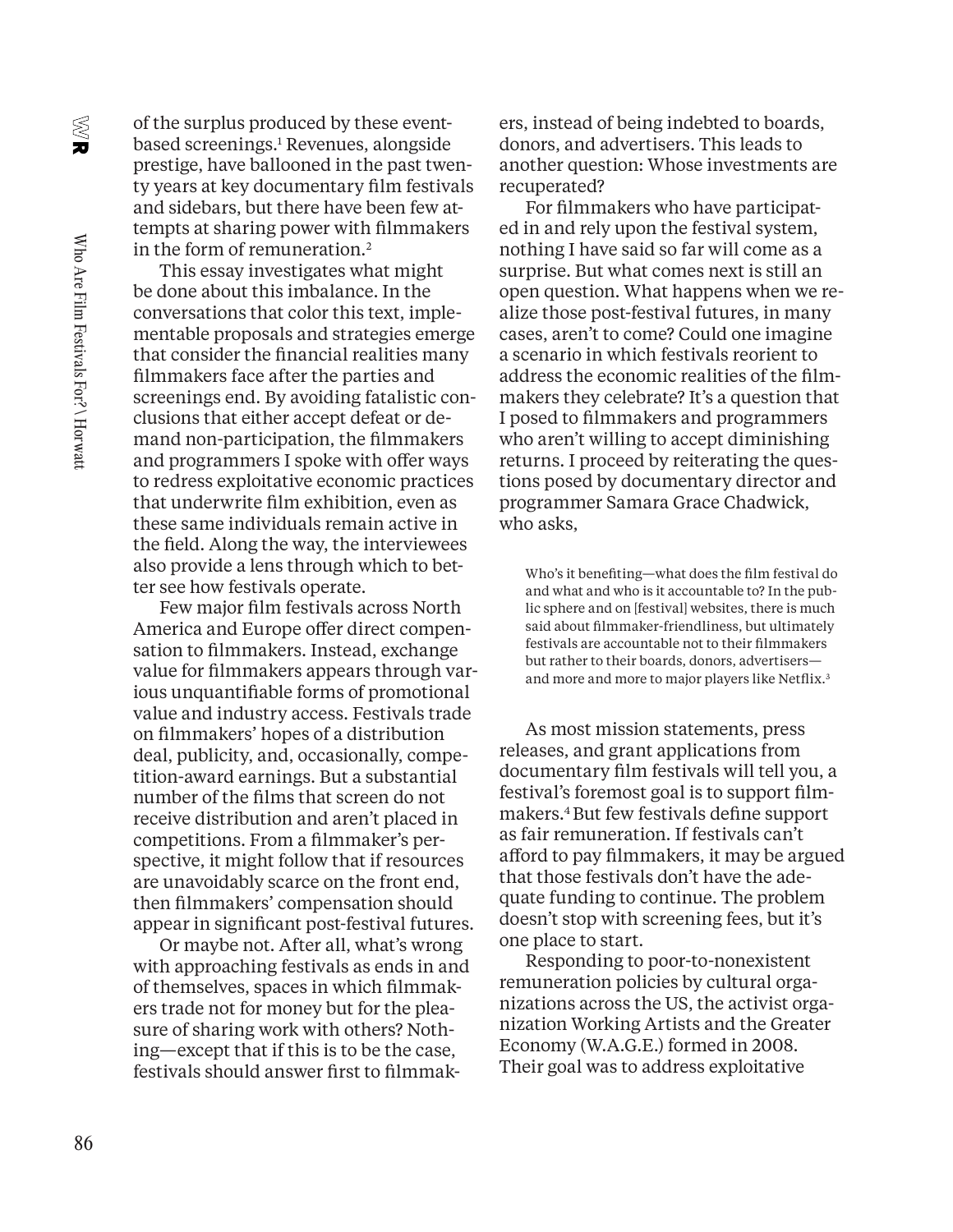X<br>U

conditions by establishing equitable pay scales between artists and cultural institutions. By creating an infrastructure of data collection, open letters to cultural organizations, and public forums, W.A.G.E. now offers certification to nonprofit arts organizations that voluntarily pay artist fees and meet minimum payment standards.5 Documentary filmmakers are currently implementing many of these initiatives in the festival community. As W.A.G.E.'s efforts make clear, there's nothing unique about film festivals' scarce payment practices, though festivals may be particularly severe offenders in the US sphere of cultural exhibition.

What is the role of festival gatekeepers—a term that programmers tend to abhor—in these practices? Programmers are more often aligned, economically and socially, with the filmmakers they exhibit rather than with the administrations they work for. And yet they are placed precariously, and perhaps strategically, between institutional policy and the economic interests of the filmmakers they work with. Such a position thrusts programming work into a kind of parasitic economic activity, wherever this work relies on the unpaid labor of filmmakers to function.

But it needn't be that way. It's true that financial decisions may be the province of executive directors, but it's also true that most festival programmers—even some of the most visible—aren't typically well paid. It is yet another job full of long hours and low pay, and it is often restricted to seasonal employment. Acknowledging this reality, many of those I interviewed called for a more collaborative solidarity between programmers and filmmakers, in order to shift policies toward fair remuneration. Many also admitted that actively pressuring festival administrators is a nerve-racking proposition.

#### THE TIME EVENT

Film festivals capitalize on the *timeevent* nature of festival screenings. Or so argues programmer Mark Peranson, who distinguishes festival screenings from more general theatrical screenings at independent cinemas. The time-event quality of festivals is backed by an apparatus of marketing and press coverage that often surpasses the kind of attention and attendance a film could hope to garner during a week-long run at a theater. Festival screenings, which may include celebrity, documentary-subject, or filmmaker attendance, generate a strong allure and emotional bond with audiences. Peranson's point is that festivals' ability to draw large audiences can cannibalize the demand in a region for a later theatrical run.

In other words, festival screenings can generate a host of positive promotional effects, but they can also cut into a filmmaker's bottom line. For small-to-medium-budget documentaries, three large festival screenings in a city may threaten the viability of getting the week- or weekslong run needed in a major metropolis to recuperate a film's expenses. Peranson writes, "If anything, one can say that in their local contexts, international film festivals are too successful, as the real spectre haunting the film world is declining attendances at so-called arthouse theatres year round, *especially* in screening facilities that are being built and run by film festivals."6

Sean Farnel, author of "Towards a Filmmaker's Bill of Rights for Festivals," elaborates on the problem of the time event.7 As the director of programming for Hot Docs from 2005 to 2011, Farnel led the organization through a veritable golden age of programming innovation; he now works with independent filmmakers as a consulting producer. His simple proposi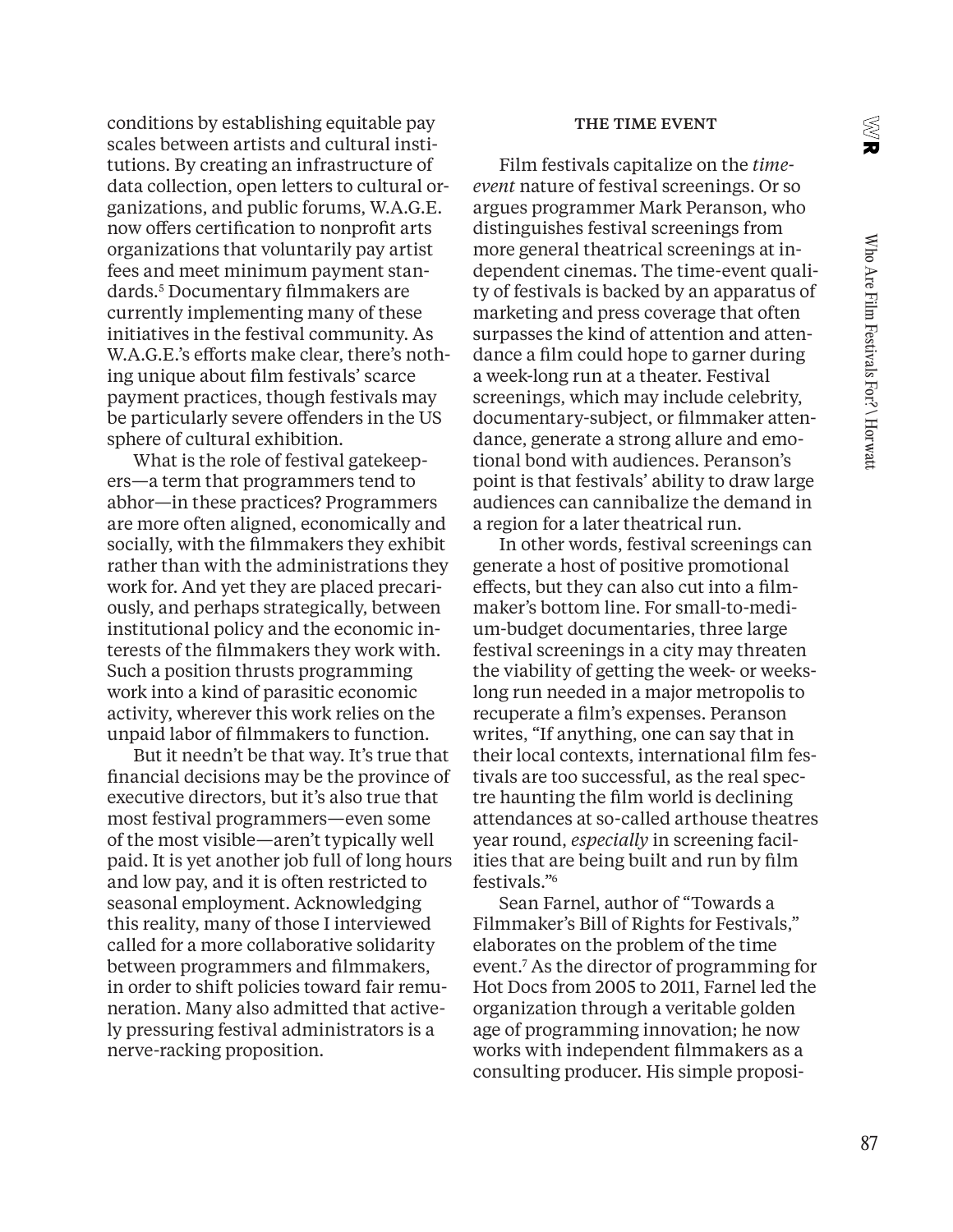X<br>U

tion is: What if film festivals were turned into direct revenue models for filmmakers? How can the festival be a part of, rather than merely a launching pad for, financial compensation?

Farnel has come to understand that screening fees would likely only deliver a fraction of a film's total budget back to the filmmaker. Revenue models should be pursued beyond screening fees, he argues, invoking the need for direct revenue sharing in which portions of the ticket sales at the festival go back to the filmmakers. Revenue sharing may actually bolster a filmmaker's incentive to promote and advertise their film screenings, which may translate to higher ticket sales and revenues for a screening. Far from threatening the viability of festivals, payment to filmmakers is, in Farnel's view, not only a moral imperative but a necessary policy shift to guarantee the continued vitality of independent cinema at large.

But it's not just the back end of exhibition revenue sharing that's a problem. The majority of festivals also impose a regressive front-end tax in the form of submission fees. Farnel estimates, for example, that the Sundance Film Festival makes around US\$1 million from submission fees each year, despite accepting only 2 to 4 percent of unsolicited films.<sup>8</sup> The overwhelming majority of work that is screened is either solicited by the festival or entered through back channels, particularly when a production has a press or sales agent, or the filmmaker has a personal relationship with programmers. Such an economic model underscores the enormity of labor exploitation at the heart of many festivals, which harvest significant portions of their operating budgets from filmmakers who have no chance of getting into festival lineups. Farnel suggests that paying submission fees actually *reduces* a filmmaker's chance of getting

into many festivals. This is because solicited films, for which there is no submission fee, come with a built-in interest to the festival, and are usually viewed by programmers in the upper echelons of the organization. Samara Grace Chadwick argues festivals are effectively "scraping their money from the poor" when they prey on the hopes of an underclass of filmmakers. Experimental filmmaker Nazlı Dinçel puts it in starker terms: "Submission money funds festivals, which means that *rejection* funds festivals."

Still, as Maori Karmael Holmes, artistic director of the BlackStar Film Festival, points out, submission fees are necessary to protect smaller festivals from being bombarded by work with little chance of entering the festival lineup. But this also reflects the priorities of BlackStar, which culls 70 percent of its films from paid and unsolicited submissions—in stark contrast to larger festivals. "I'd love to get rid of submission fees," Holmes says, "but right now they keep us from having wack submissions—otherwise we'd be overrun with submissions that are unnecessary. I wish we could offer the festival for free, but in terms of paying for participation, I'm thinking of it as a promotional activity—a launching pad for other screening opportunities," many of which Holmes herself will go on to organize. Because BlackStar is a smaller festival, focused on "Black, Brown and Indigenous artists working outside of the confines of genre," its values and financial capabilities reflect very different priorities from those of large festivals that focus more exclusively on industry markets.9 Mads B. Mikkelsen, artistic director of CPH:DOX, echoes Holmes's sentiment when he points to distributors' habit of submitting large packages of films, throwing everything they've got against the wall just to see what sticks. In this context, submission fees may pro-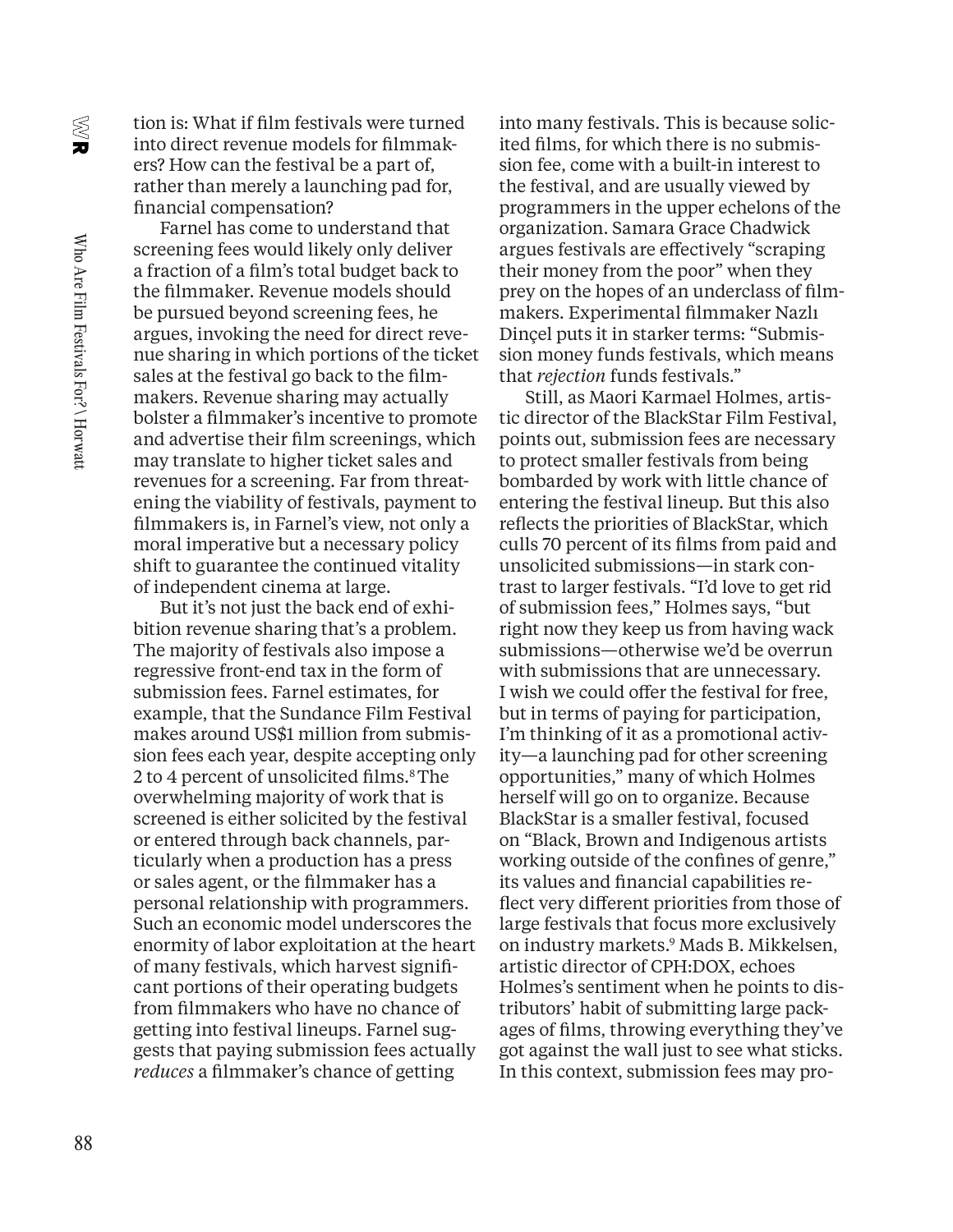**NB** 

vide a filter through which smaller festivals can protect their staff resources.

But submission fees do not always subsidize the people who evaluate the films.10 In a recent Twitter post, SXSW screener Inney Prakash writes, "I resigned from SXSW as a screener because they asked for a huge time/labor commitment without pay. When I asked why a for-profit org that had just opened a multi-million \$ HQ couldn't compensate workers, I was simply told, 'It's complicated.' It's not pay people for their work."<sup>11</sup> On this level, we frequently see festivals milking *both* sides of the cash cow, charging screening fees and not paying their screeners whose free labor is obtained through promises of work experience and future promotions. Prakash's tweet was in fact a response to documentary filmmaker Cecilia Aldarondo's own report on SXSW: "I learned today that @sxsw isn't paying its 2021 filmmakers screening fees and is making them create their own Q&As at their own expense. Meanwhile the most financially vulnerable festivals pay us what we are worth. If this isn't disaster capitalism I don't know what is."12

Weighing the odds of acceptance against the tally of submission fees can be daunting. This is particularly true when, as Farnel argues, festivals that do provide a full-scale experience for the filmmaker (which may include some variation of travel, accommodation, dining, and drinking) are essentially paying out of their marketing budgets, investing in filmmakers as brand ambassadors for the festival. What are presented as filmmaker perks are in fact one more facet of the trickle-down economic model that permeates the psychology of festivals. More precisely, these perks are part of what Farnel describes as an apparatus for producing desire in the filmmaker to exhibit at a festival, to feel honored to do so, and

thus indebted to the festival, instead of the other way around. Some festivals even circumvent grant-mandated obligations to pay screening fees by fudging costs associated with travel and accommodation, and listing them as filmmaker remuneration.<sup>13</sup>

In turn, filmmakers often pay substantial sums to attend festivals—initially through submission fees—but once invited, they usually have a maximum of one-third of their costs subsidized by the festival itself. Farnel says, "Our payment is in futures, the compensation in dinners, drinks, hotel, flying, and future screenings. But can you pay your landlord? How do you quantify that exposure?" Ultimately, filmmakers give up money to get invited to the party. This is made all the more caustic in our current and long-standing moment of economic insecurity; as Farnel says, "Filmmakers I know are getting evicted, sleeping on couches, losing jobs, and are more precarious than ever."

A host of other costs plague filmmakers, especially those who work with material prints. To cite one incomprehensible scenario, in 2019 the Melbourne International Film Festival offered to ship a print from experimental filmmaker Nazlı Dinçel at a cost of US\$400, but had no means to pay a  $€60$  rental fee to her distributor, Light Cone, in Paris. Dinçel was publicly outspoken about withdrawing her film *Between Relating and Use* (2018) from the festival when they refused to rent the film. Even after printing the catalog with the film listed inside it, the festival opted not to show Dinçel's film rather than to pay for the rental.

It may be possible that some festivals' policies and print traffic departments have no means of paying for a film rental—the very idea is outside of some organizations' nomenclature. Or perhaps there's another issue at play: that festivals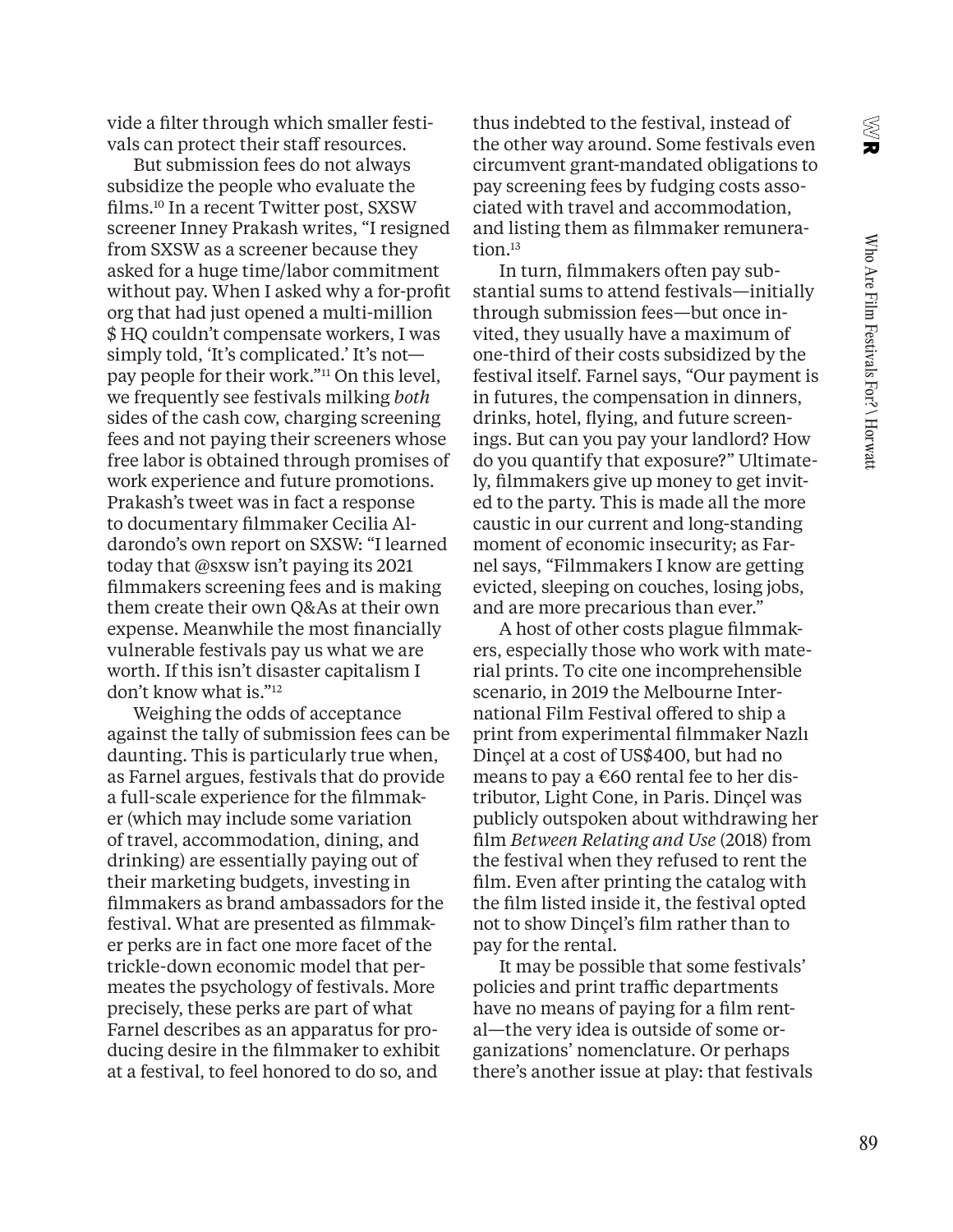$\mathbf{z}$ 

would rather pay more money in shipping than pay rental fees and risk setting a budget and policy precedent. This underscores the much more precarious situation faced by experimental filmmakers, whose exhibition practices have not historically aligned with the promotional logic of the festival, which purports to offer a pathway to distribution, a luxury seldom enjoyed by experimental films. Rental fees can become integral to a filmmaker's solvency when they show dozens of times per year.

### START FROM WHERE YOU ARE STANDING

A small group of filmmakers, including Aaron Zeghers, Nazlı Dinçel, and Scott Fitzpatrick, always let audiences know during Q&As whether or not they have been paid to screen their work. Zeghers explains: "A group of us said anytime we do a Q&A we mention whether we're paid or not, and we either thank the festival or encourage the festival to pay artist fees. It's about education not only of other filmmakers but also of audiences—because they never know; they assume that some of their ticket is going to filmmakers." As Fitzpatrick explains,

 If you're doing a Q&A and you're talking publicly about your work, you should acknowledge the economics of it, whether you're being paid or not. If you're at a festival that's doing great work and they're paying for you, you should let everybody know and shout it out. More transparency around the economics surrounding these exchanges makes a world of difference.

The Q&A tactic effectively tethers filmmakers' fee struggles to festivals' desires to have filmmakers accompany their work. While confrontational in tone, Zeghers and Fitzpatrick both speak to the need to work with, rather than against, festivals to effectively create change. Zeghers says,

 It's important to strike a tone that isn't "we're gonna burn you to the ground for this" (because there's way too much of that in the arts and culture scene), but that is "we want to let you know—that the artists aren't being paid for the screening today"; and often what I encourage people to do is not to slam the festival but to thank the artists who are donating their work to the festival for free.

The gains made around screening fees have convinced the artists that collaborative efforts are essential. Direct attacks on festivals have led to distrust and a further entrenchment of attitudes. The process only works when festivals are invited, collaboratively with filmmakers, to attend to fair pay. Zeghers explains: "We expect a lot from our arts administrators . . . in trying to encourage a little bit more collaboration between those parties and not just seeing each other as evil festival managers and righteous filmmakers. And specifically trying to encourage more solidarity among programmers and filmmakers." Zeghers suggests that unleashing a torrent of public anger against an institution hasn't been an effective way forward. Because these organizations are so large, with many moving parts, creating any change within them from the outside requires tact. "Often," he says, "the institutional reaction to people saying, 'hey, you should be paying artist fees,' is to recoil, to obfuscate, or to just ignore the questions altogether."

After five years of exerting pressure, Zeghers and Fitzpatrick were able to negotiate with Leslie Raymond, executive director of the Ann Arbor Film Festival, to have the organization begin paying screening fees. The festival was under tremendous pressure from filmmakers after Program Director David Dinnell was removed in 2016. While Raymond interpreted Fitzpatrick's criticism as yet another prong of attack, the two eventually reached an understanding about his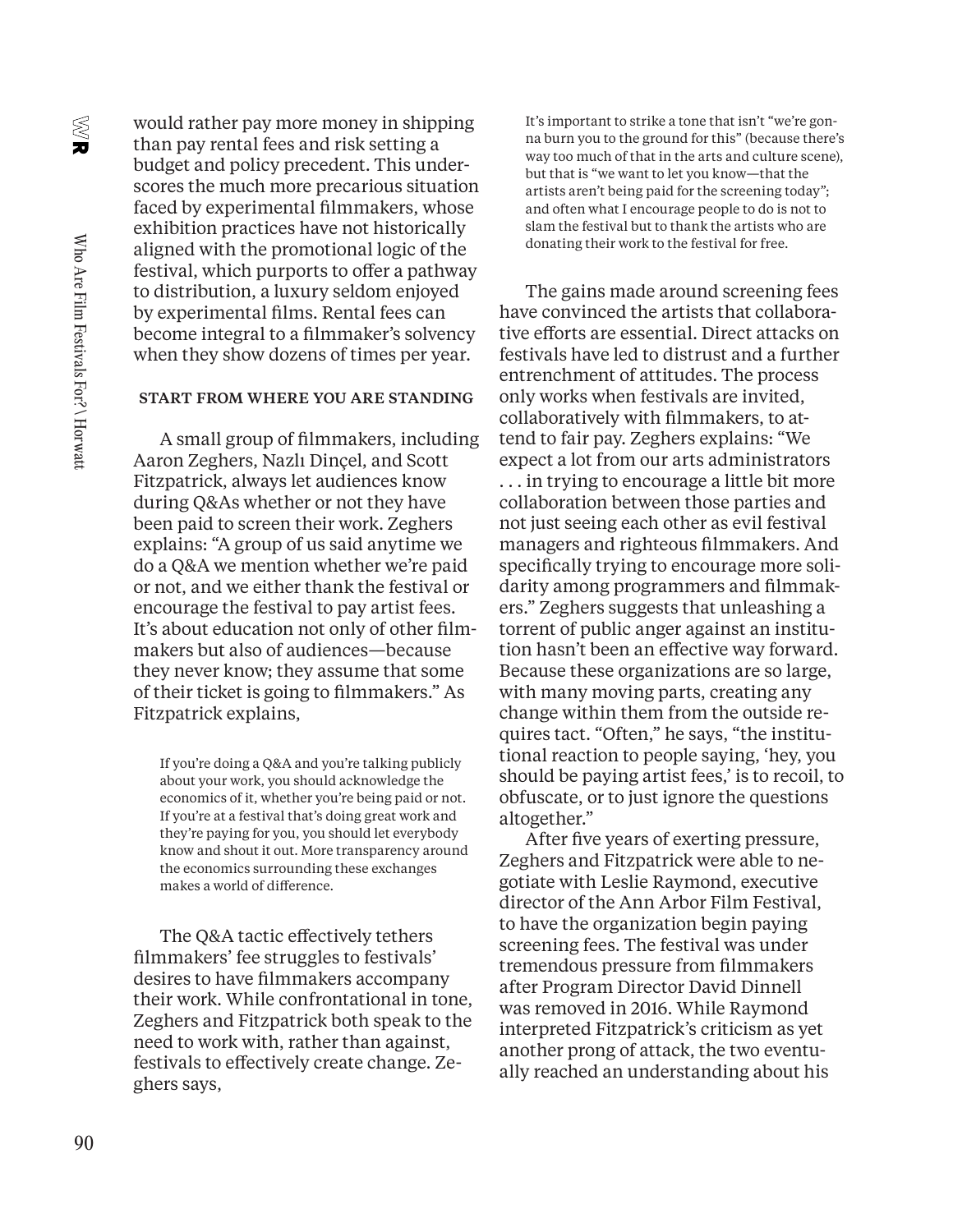X<br>U

objectives and about where the impetus to change the festival came from. As for his choice to make Ann Arbor the object of a pressure campaign, Fitzpatrick says, "To me they've always been symbolic: they're the oldest film festival in America, they play in a gorgeous theater; it's been such a symbol for me."

In Ann Arbor's press release declaring that they would begin to offer fair pay to filmmakers, Leslie Raymond writes,

 Artists pour money, time, energy, heart, and soul into their work, and are usually the last to see compensation. The paradigm that art is not worth money is wrong. Creative expression is good for society. Art adds value by connecting us to our humanity and our culture. It provokes us to think, feel, and see things in new ways. Art inspires and gives rise to more creativity. We all benefit.14

The press release credits Scott Fitzpatrick as the source of this change, while suggesting the path was forged by festivals like Alchemy Film and Moving Image Festival, European Media Arts Festival, Experiments in Cinema, Iowa City International Documentary Festival, Kasseler Dokfest, Milwaukee Underground Film Festival, and San Diego Underground Film Festival. Each has taken steps toward fair remuneration and/or engagement in advocacy around the issue.

Samara Grace Chadwick, a founding member of Independent Documentary Directors (IDD), observes that in the US many documentary filmmakers are in debt and are more reliant on elusive streaming deals, whereas Canadian and European documentarians are often more solvent and can make work without need for significant financial return. For Chadwick,

 The entrepreneurial model of the American film landscape creates a competitive atmosphere that forecloses the idea of real collective interests. It's been a challenge to articulate or advocate for collective interests because people feel so precarious; they will leap at the chance to save their own skin. I can't tell you how many calls I've had this year with filmmakers who feel all their troubles will be solved if only Netflix or Sundance would answer their emails. The system is rigged to make it nearly impossible for people to think outside of their own self-interest. The American context is akin to a feudal state—no one is questioning the overlords.

IDD, an advocacy group of nearly two hundred directors, was created to respond to this crisis.

IDD's collective efforts require something of an attitude adjustment for filmmakers who have embraced the *independent* in independent filmmaking, as well as for those who are anxious about rocking the boat. But as the ground shifts, filmmakers now have a newfound negotiating power, argues filmmaker and IDD member Larissa Lam: "We've been encouraging filmmakers to use leverage. [Festivals] need content. They need people to come and watch films, and I think submissions are down. As filmmakers, if you haven't secured a distribution deal, you still have some leverage. I want to show my film to the world, but [festivals and distributors] need content."

IDD emerged out of the same COVID context that gave some festivals grounds to justify more exploitative behavior. Documentary director Cecilia Aldarondo has argued for understanding this as a coefficient of disaster capitalism—the range of exploitation and adaptation of economic policies that the population would be less likely to accept under normal circumstances. Aldarondo says, "When I call it disaster capitalism, I mean corporations using COVID for cover—the perfect excuse to shut down institutions, fire people, and redirect their priorities in the pursuit of profit."

COVID has also provided an immediate context for some of the organized pressure campaigns. One outcome is "The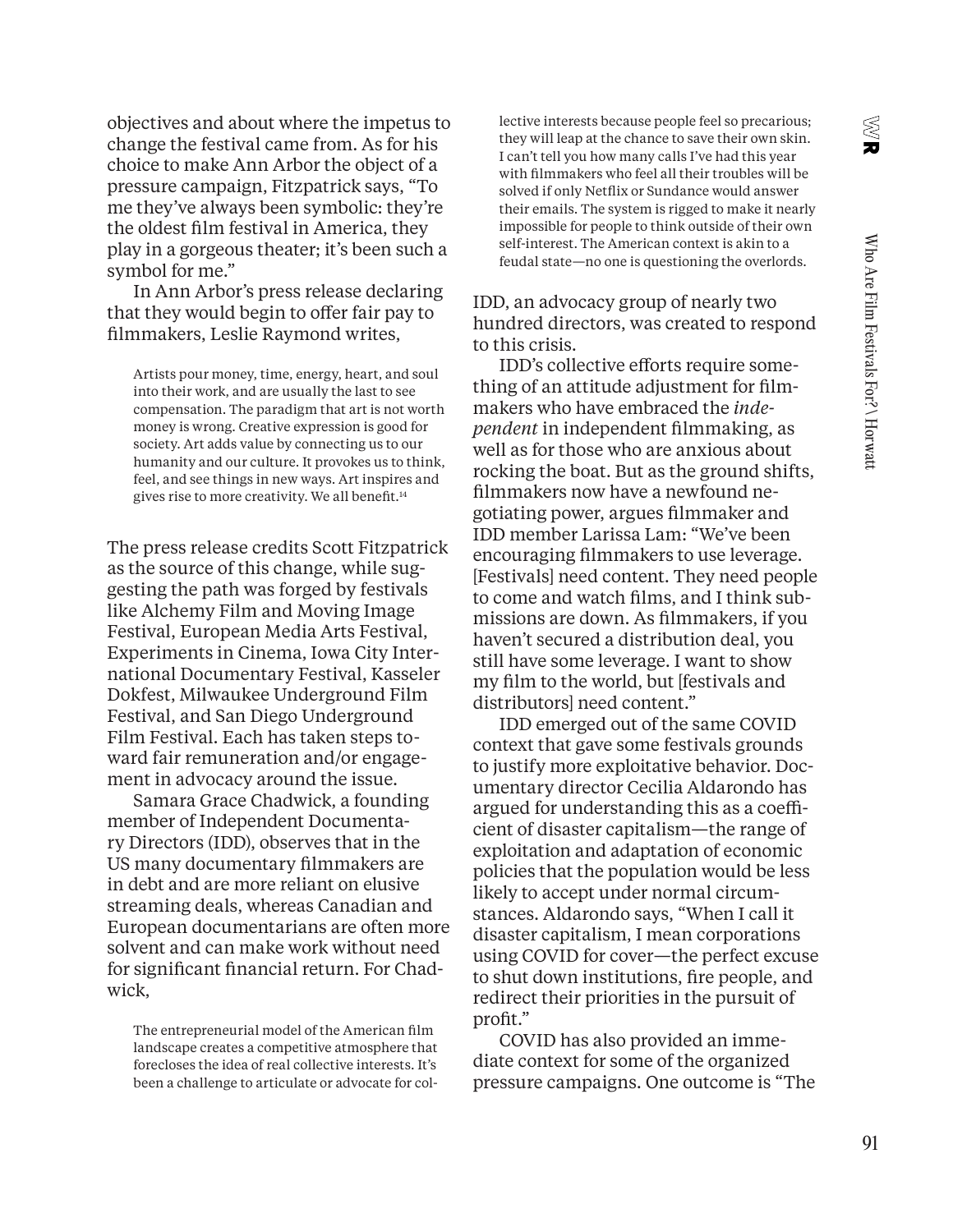$\mathbf{z}$ 

Film Festival Survival Pledge"—published by the crowdfunding and video-on-demand platform Seed&Spark—which has been signed by over 260 festivals.15 Filmmaker and programmer Adam Sekuler offers a more pessimistic view on the permanence of these developments, however:

 In my experience, this year has been the best year for compensation, because on some level there's finally a mandate from festivals to support the filmmaking community. The way that it's been worded to me from festivals is that it's a temporary situation. This is some sort of goodwill gesture inside of the pandemic. I find that troubling, that they've even crafted the language that way, that the language is designed so that, essentially, they're trying to say to the filmmaking community, "We recognize that you're in trouble this year, but the paradigm that we've been functioning in is not one where we really consider your labor or even think about the value of what you contribute to our work, and the hierarchy is that we're providing you a service, and you're going to accept."

Indeed, the shifts that are occurring now may be temporary. But they don't have to be.

At the Tribeca Film Festival, a range of economic mitigation policies have gone into effect: the for-profit parent company Tribeca Enterprises shuttered their grant-making nonprofit arm, the Tribeca Film Institute, and laid off its entire staff; the six-figure festival prize money offered to 2020 films in competition was rescinded; and instead of holding the festival as they had programmed it, Tribeca set up a drive-in screening series sponsored by Walmart, and organized a festival on YouTube called We Are One as a fundraiser for the WHO. In both cases, the vast majority of 2020 Tribeca Film Festival filmmakers were left out of these initiatives and never had a chance in 2020 to regain their lost premieres. To its credit (and unlike SXSW), Tribeca did invite its entire slate of 2020 films to participate in the 2021 edition of the festival, over a year later. But in the chaos of the first months of the pandemic, major for-profit festivals nonetheless made decisions with lasting effects, not only for the filmmakers they had selected in 2020, but for the ecosystem as a whole. In contrast, at Rendezvous with Madness, Festival Director Scott Miller Berry has rerouted the costs of theatrical exhibition rentals into filmmaker payments. While the box office took a substantial hit at the festival during the pandemic, Miller Berry was still able to adequately remunerate every filmmaker through IMAA (Independent Media Arts Alliance) fees and ticket proceeds.

In my decade of film programming, I have watched countless filmmakers drop out of independent production and exhibition, too financially depleted and emotionally exhausted to continue working within such an onerous system. And yet, I think that festivals are too good a concept to give up on—that is, so long as we stop pitting what's good for festivals against what's good for filmmakers. For festivals to ensure viability and sustainability, they must build in revenue streams to benefit their own greatest benefactors—filmmakers.

### Acknowledgments

This text benefited from interviews and discussions with Cecilia Aldarondo, Samara Grace Chadwick, Nazlı Dinçel, Sean Farnel, Scott Fitzpatrick, Maori Karmael Holmes, Larissa Lam, Terra Jean Long, Mads B. Mikkelsen, Scott Miller Berry, Adam Sekuler, Brett Story, and Aaron Zeghers. I would also like to thank Erika Balsom and Jason Fox for incisive editing notes.

\*Some of the information and ideas in this text have come from individuals who have chosen to remain anonymous.